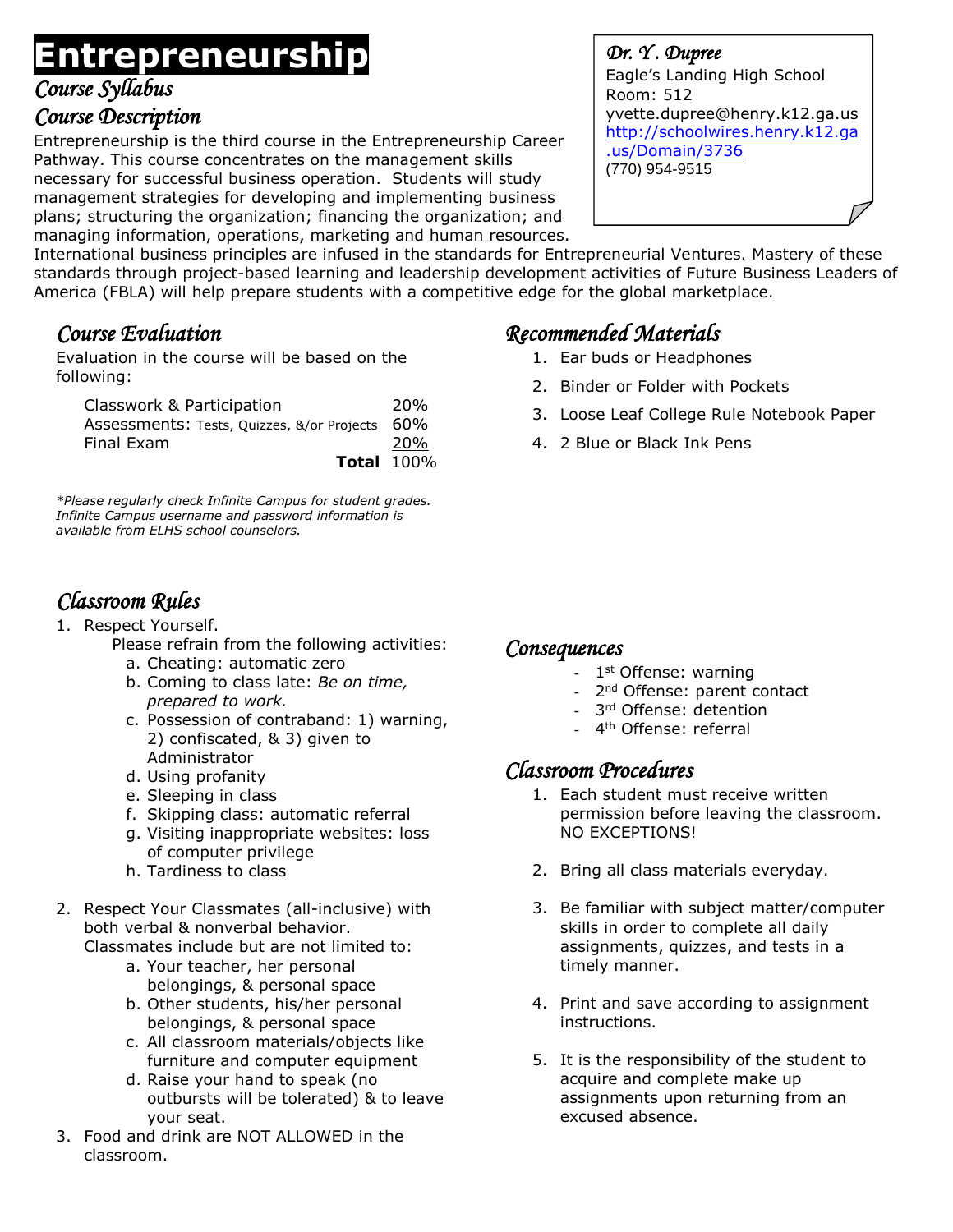6. Please remain seated until your teacher dismisses the class. Your teacher, not the bell, dismisses you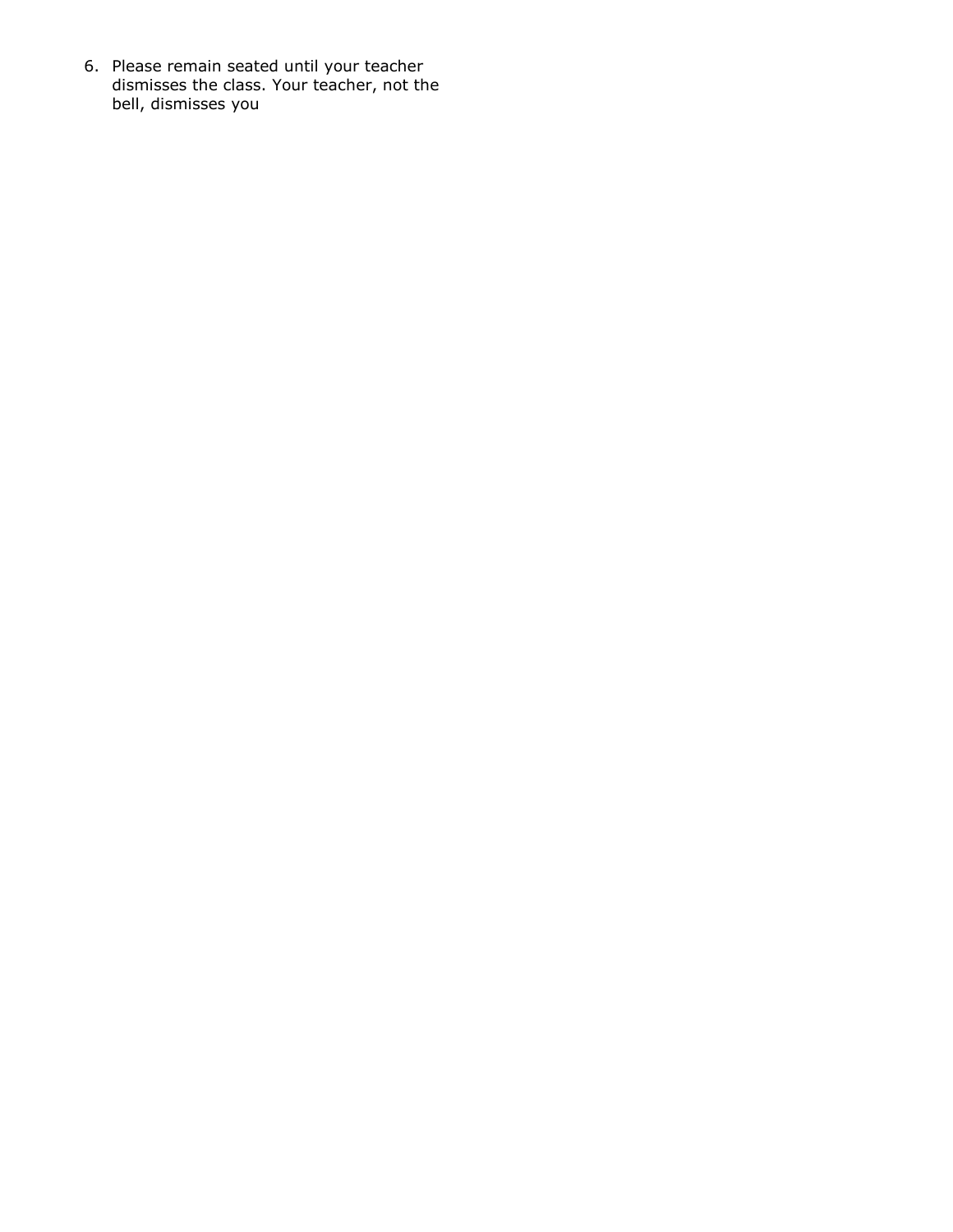*"Dress for Success" Every Wednesday -* Students are encouraged to "Dress for Success" each Wednesday in business causal or professional dress according to teacher standards. Students must dress in accordance with the school dress code at all times.

### *Course Curriculum Content Course Standards*

**BMA-ENT-1** Demonstrate employability skills required by business and industry.

**BMA-ENT-2** Relate concepts and processes associated with entrepreneurial success and the personal traits and behaviors associated with successful entrepreneurial performance.

**BMA-ENT-3** Use and model concepts, strategies, and systems needed to interact and present effectively to others.

**BMA-ENT-4** Apply fundamental business concepts that affect business decision making.

**BMA-ENT-5** Explain and detail legal form of business ownership and the impact of government's role on business.

**BMA-ENT-6** Understand and apply the basic economic principles and concepts fundamental to entrepreneurship.

**BMA-ENT-7** Develop a marketing plan to identify, reach, and retain customers in a specific target market.

**BMA-ENT-8** Analyze financial issues relating to successful business ownership.

**BMA-ENT-9** Manage and operate a business (or simulate the management and operation) through daily tasks and activities of a small business

**BMA-ENT-10** Research, develop, and present a business plan.

**BMA-ENT-11** Understand the concepts, systems, and strategies needed to acquire, motivate, develop, and terminate employees.

**BMA-ENT-12** Explore how related student organizations are integral parts of career and technology education courses through leadership development, school and community service projects, entrepreneurship development, and competitive events.

#### **Future Business Leaders of America (FBLA):**

FBLA is a co-curricular student organization that plays an integral part in the components of the Business & Technology course standards. FBLA activities are incorporated throughout this course and the rest of the Business and Computer Science courses. Students are strongly urged to join FBLA to benefit from the wealth of opportunities the organization has to offer. The cost for membership is \$35.

#### **Make-up Policies:**

Students are allowed to make up work for *excused absences* only, and it is *their* responsibility to get make-up work the first day they return. Failure to comply will result in a zero (0) being given for an assignment missed during an excused absence. ALL *MAJOR PROJECTS* ARE DUE ON THE ASSIGNED DUE DATE.

#### **Electronic Resources Policy:**

Students will adhere to the electronic resources policy as outlined in the student handbook. These policies will be reviewed and enforced. Students will not be allowed to use cellphones in the classroom. All cell phones must be put away (not visible) during class.

Opportunities for unit recovery will be available for students (as determined by the teacher) throughout the school year.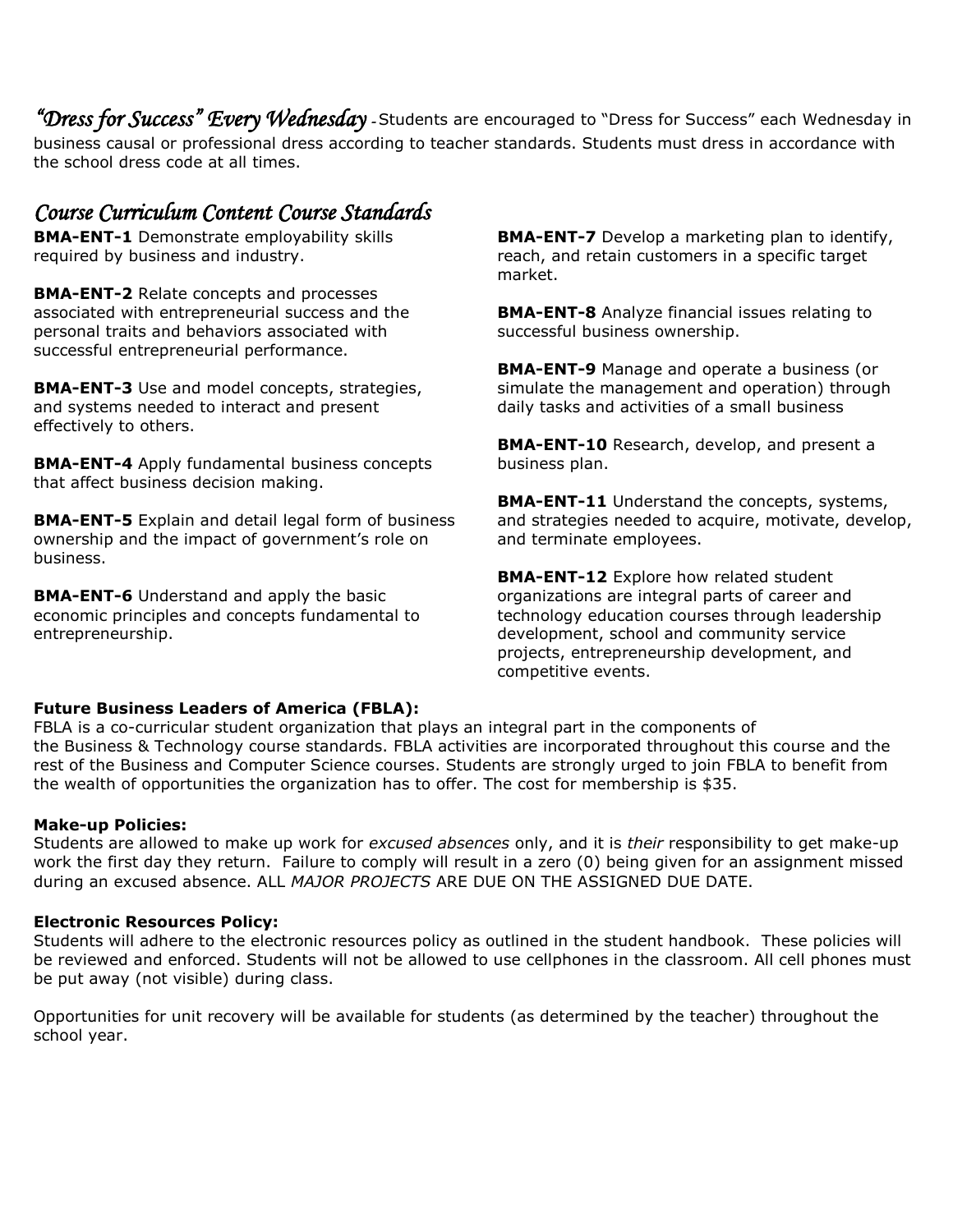### *Classroom Rules*

#### **Consequences**

- 1<sup>st</sup> Offense: warning
- 2<sup>nd</sup> Offense: detention
- 3<sup>rd</sup> Offense: call home
- 4<sup>th</sup> Offense: referral
- 4. Food and drink are NOT ALLOWED in the classroom.
- 5. Work during all work times (bell to bell). Do not log off of the computer early.

### *Classroom Procedures*

- 7. Each student must receive written permission before leaving the classroom. NO EXCEPTIONS!
- 8. Bring all class material everyday.
- 9. Be familiar with subject matter / computer skills in order to complete all daily assignments, quizzes, and tests in a timely manner.
- 10. Print and save according to assignment instructions.
- 11. It is the responsibility of the student to acquire and complete make up assignments upon returning from an excused absence.
- 12. Please remain seated until your teacher dismisses the class. Your teacher, not the bell, dismisses you.

\*This syllabus may be updated as needed throughout the school year.